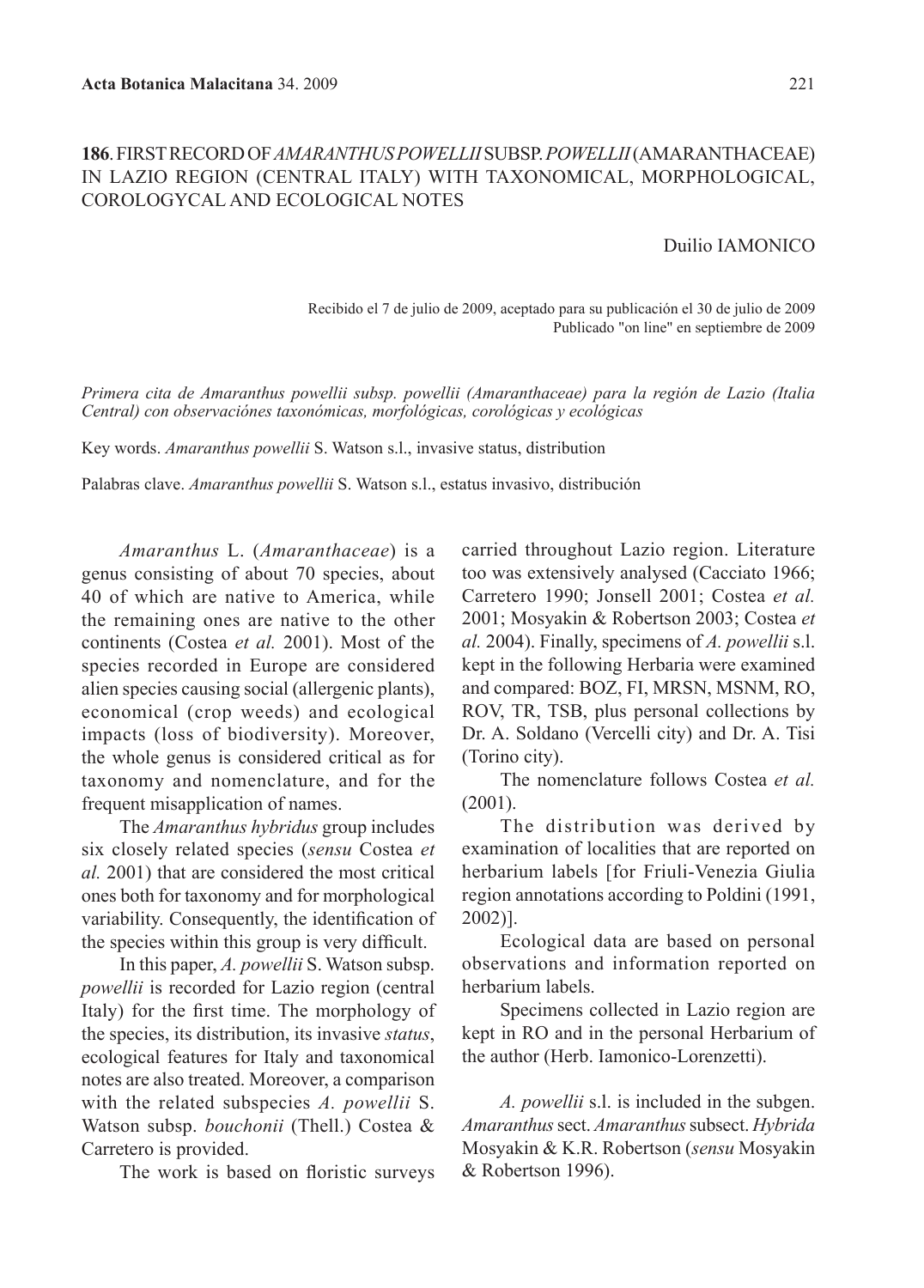Some authors accept *A. hybridus* L. in a broad sense, including *A. powellii* s.l. and all *taxa* of the subsect. *Hybrida* (e.g. Coons 1977, 1978; Jonsell 2001), while others report *A. powellii* as a distinct species (e.g. Carretero 1985, 1990; Costea *et al.* 2001; Mosyakin & Robertson 2003; Costea *et al.* 2004).

As regards *A. bouchonii* Thell., it is considered to be conspecific with *A. powellii* by several authors (Sauer 1967; Carretero 1990; Akeroyd 1993; Conti *et al.* 2007), some of them reporting *A. bouchonii* as a mutant form either of *A. powellii* or of *A. hybridus*. Others (Cacciato 1966; Pignatti 1982; Hügin 1987; Stace 1991; Wilkin 1992; Stace 1997; Conti *et al.* 2005) kept *A. bouchonii* at a specific rank. However, caryological studies carried out by Greizerstein & Poggio (1992) and Greizerstein *et al.* (1997) and morphological analyses by Costea *et al.* (2001) strongly support the independence of this *taxon*, so that the choice by Costea *et al.* (2001) for the subspecific rank appears to be more appropriate; the same option was made by me for the Italian flora (Iamonico 2008).

The main diagnostic characters between *A. powellii* subsp. *powellii* and *A. powellii* subsp. *bouchonii* are summarized in table 1 (regarding *A. powellii* subsp. *bouchonii* in Lazio regions is only recorded the var. *cacciatoi* Aellen, that is distinguished from the typical form in having the circumscissile fruit; my outstanding taxonomic and morphometris studies of this variety have the aim to verify its identity and taxonomic status).

## *Amaranthus powellii* **S. Watson** Proc. Amer. Acad. Arts 10: 347 (1875) **subsp.**  *powellii*

Erect annual (theropyte) to 0,8-1,1 m. Stem glabrous to puberulous in the inflorescence region, green- or red-coloured. Leaves ovate or lanceolate, sometimes rhombic (2-6 x 3-10 cm). Inflorescence stiff, erect, unbranched or with few widely spaced branches; terminal branch usually much longer than the lateral branches. Bracts thick, 2-4 times longer than the tepals, with lateral membranous borders thinning towards apex. Tepals 5, unequal with mid-vein usually inconspicuous. Fruit circumscissile, elliptical, usually 2 times longer than wide and about or slightly longer than tepals. Seeds lenticular (1,2-1,3 x 1-1,1), black to dark brown.

Chromosome number:  $2n = 32$ , 34 (Greizerstein *et al.* 1997).

*A. powellii* subsp. *powellii* is a worldwide spread weed native to North and South America

| A. powellii subsp. powellii                       | A. powellii susp. bouchonii                     |
|---------------------------------------------------|-------------------------------------------------|
| Inflorescence stiff and erect, unbranched or with | Inflorescence often not erect, more lax, with   |
| very few widley spaced branced                    | many lateral branches                           |
| Bracts thick, 2-4 times longer than the tepals    | Bracts thin, 1,8-2 times longer than the tepals |
| Fruits circumcissle, usually 2 times longer than  | Fruit indeiscent, usually 1,5 times longer than |
| wide                                              | wide                                            |

Table 1. Differences in the characters with high diagnostic value between *A. powelli* subsp. *powelli* and *A. powellii* subsp. *bouchonii*. *Caracteres diferenciales con mayor valor diagnóstico entre A. powellii subsp. powellii y A. powellii subsp. bouchonii.*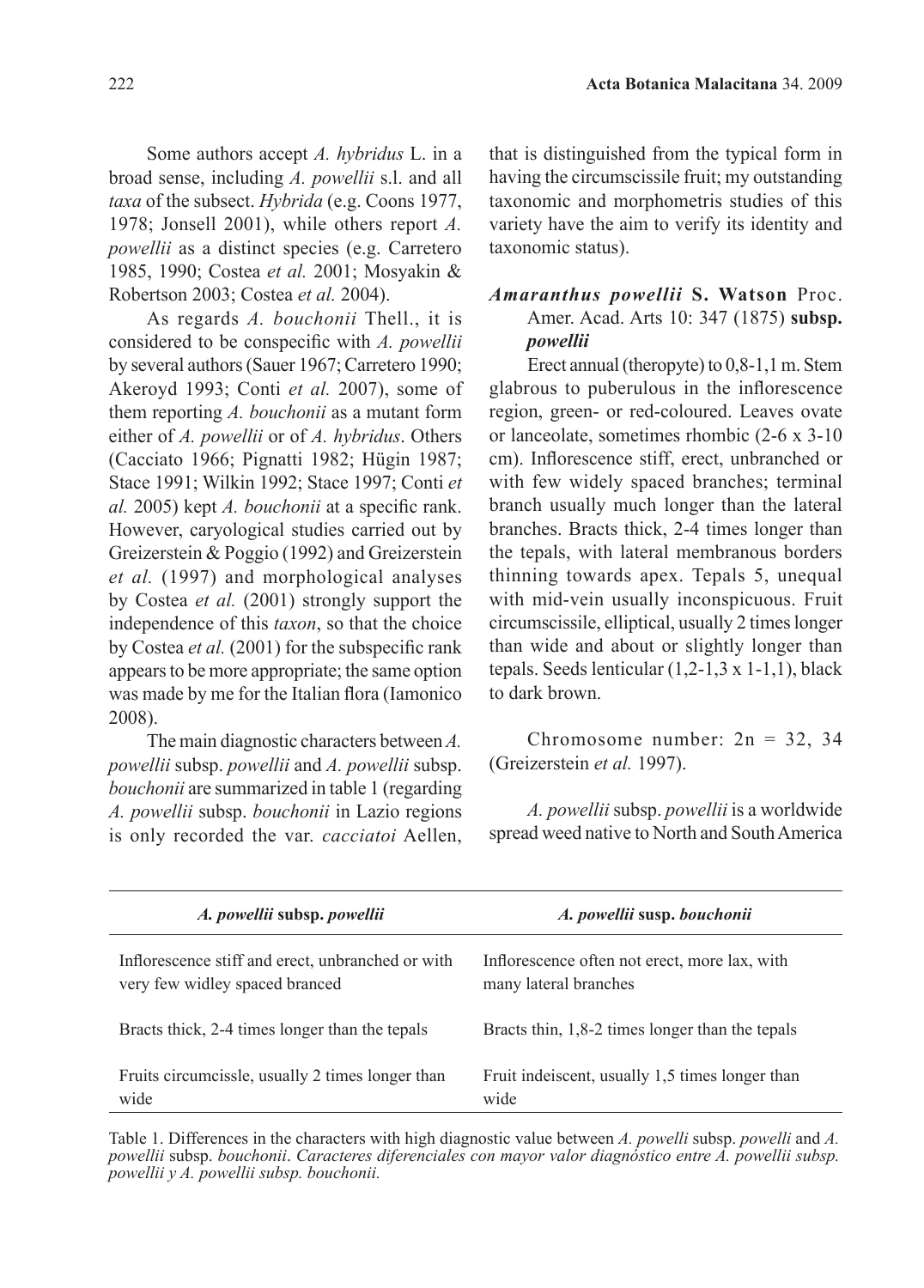(Costea *et al.* 2001). For Europe, it is considered an alien species (Akeroyd 1993; D.A.I.S.I.E. 2008); Greuter *et al.* (1984) and Aellen (1964) do not report *A. powellii* at all. As regards Italy, this subspecies is reported for Trentino-Alto Adige and Friuli-Venezia Giulia (Conti *et al.* 2005) and, more recently, for Veneto (Conti *et al.* 2007) and Abruzzo (Conti & Tinti 2008). The name *A. powellii* subsp. *powellii* (or its synonyms) was never indicated in the former main Italian floras (Bertoloni 1854; Cesati *et al.* 1884; Parlatore 1893; Arcangeli 1894; Fiori & Paoletti 1900-1902; Fiori 1923; Zangheri 1976); Pignatti (1982) only reported a note following the description of *A. chlorostachys* Willd. in which he generically stated "*Recentemente indicato come A. powellii Watson*" (actually, *A. chlorostachys* is a synonym of *A. hybridus* L.). Figure 1 shows the distribution of *A. powellii* subsp. *powellii* in Italy.

As regards the ecological demands, *A. powellii* subsp. *powellii* can be considered a thermophyte, xerophyte, heliophyte and



Figure 1. Distribution of *A. powellii* subsp. *powellii* in Italy. *Distribución de A. powelli* subsp. *powellii en Italia.*

nitrophilous plant. Moreover, it tolerates a broad range of soil types and textures, and pH levels (Costea *et al.* 2004; Kigel 1994). Weaver & Hamill (1985) reported that its growth rates are reduced on soil at pH 4.8, with increased levels of Al, Mn, Zn and decreased levels of N in the leaves.

*A. powellii* subsp. *powellii* followed early human settlements as a pioneer of disturbed areas (roadsides, railways, rubbish, fallow fields) or as an invader of cultivated fields. The plant can be found up to 1000 m a.s.l.

*A. powellii* subsp. *powellii* is here recorded for the first time in Lazio region (central Italy); moreover, this is the second record for central and southern Italy. Based on Pyšek *et al.* (2004), this neophyte can be considered a naturalized unit to Lazio region and to all the Italian regions in which it is reported. However, further studies are needed both to evaluate the invasiveness of this species and to verify its presence in other Italian regions defining its distribution in Italy.

### **Selected specimens examined**

### *Amaranthus powellii* S. Watson subsp. *bouchonii* (Thell.) Costea & Carretero

**ITALY: Friuli-Venezia Giulia:** Udine, Magnano in Riviera, 200 m, 11-X-1992, *A. Danelutto* (FI); Udine, Sacile, San Giovanni di Livenza, 04- IX-1998, *L. Poldini* (TSB). **Lazio:** Roma, ruderati a Torpignattara, 14-VIII-1964, *A. Cacciato* (FI); Roma, prati a Cinecittà, 10-VIII-1965, *A. Cacciato* (RO). **Liguria:** Santo Stefano Magra (La Spezia), greto lungo la sponda sinistra del fium Magra, 19- VIII-1981, *A. Soldano* (Herb. Soldano); La Spezia, argine sinistro del fiume Magra, poco a monte della confluenza col fiume Vara, nei dintorni di Sarzana, 20 m, 27-VII-1982, *D. Marchetti* (MRSN). **Lombardia:** Spessa (Pavia), lanca prima del Po, 02-X-1979, *A. Soldano* (Herb. Soldano); Milano, zona 18 Baggio, via Albona: numero dispari, tra via A. da Gandino e via Cabella, marciapiede presso il cordolo che separa l'aiuola, alt. 120 m, 08-IX-1991, *G. Galasso* (MSNM). **Piemonte:** Castagneto (Torino), sponda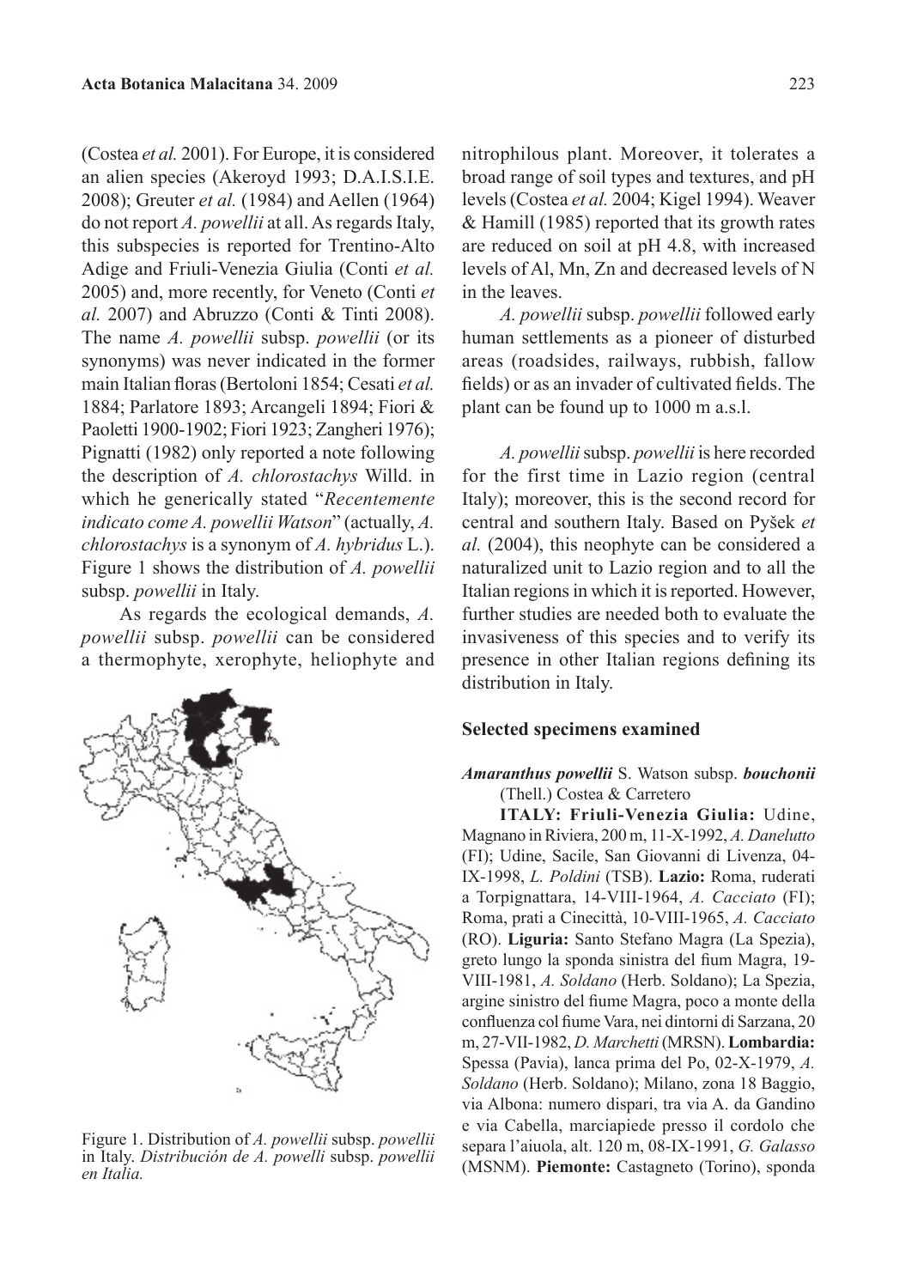del Po di fronte a Chiasso, *A. Soldano* (Herb. Soldano); Novara, Cureggio, in luogo incolto presso Fontaneto d'Aragona, 30-IX-1983, *G. Abbà* (MRSN); Molino dei Torti (AL), Incolto preso l'abitato del paese, 06-IX-1989, *G. Abbà* (MRSN); Vercelli, a lato della riva destra del Sesia a monte del ponte ferroviario, 15-X-1979, *A. Soldano* (Herb. Soldano); Alessandria, Fugarolo, pianura, alt. 94 m, 25-VIII-2008, *A. Tisi* (Herb. Tisi). **Toscana:** Massa, Cinque Vie, 05-X-1975, *A. Soldano* (Herb. Soldano). **Trentino-Alto Adige:** Vigneto a SW di Borghetto (a S di Avio) (TR), 135 m, 17-VII-1991, *F. Prosser* (FI); Trento, Colle a circa 500m a N di Mori, campo di patate, 605 m, 15-VIII-1999, *F. Prosser* (ROV); Bolzano, Siebeneich (Terlan), Margarethenwald 0,4 km NW Darumhof, ruderalstelle, 270 m, 08-X-2004, *W. Stockner* (BOZ).

#### *Amaranthus powellii* S. Watson subsp. *powellii*

**ITALY: Abruzzo:** L'Aquila, lago di Campotosto, 1314 m, 08-IX-2002, Leg. *D. Tinti*, Det. *D. Iamonico* (APP); Fossa (AQ), fiume Aterno sotto fossa, sponde, 570 m, 02-IX-2007, Leg. *F. Bartolucci*, Det. *D. Iamonico* (APP). **Friuli-Venezia Giulia:** Udine, Villa Santina, 02-IX-2001, *L. Poldini* (TSB). **Lazio:** Roma, Parco Urbano di Aguzzano, Terreno da riporto, alt. 100 m, 08-IX-2007, *D. Iamonico* (RO, Herb. Iamonico-Lorenzetti); Roma, Albano Laziale frazione Cancelliera, massicciate ferroviarie, nei pressi dell'incrocio con Via Cancelliera, alt. 650 m, 06-IX-2008, *D. Iamonico* (Herb. Iamonico-Lorenzetti); Roma, Valmontone, incolto al margine della Strada Vicinale della Vecchia, nei pressi della stazione ferroviaria, alt. 845 m, 15-X-2008, *D. Iamonico* (Herb. Iamonico-Lorenzetti). **Trentino-Alto Adige:** Bozen, Bozen, 0,45 km ESE Etschbrücke in Sigmundskron, Nähe Bahnübergang, Ruderalflur, 240 m a.s.l., 23 Jul 1998, *T. Wilhalm* (BOZ); Bozen, Feldthurns, Schrambach, Villnösser Haltestelle, Rand der Bahnstrecke, 530 m a.s.l., 22 Ago 2002, *A. Hilpold* (BOZ); Bozen, Jenesien, Tschögglberg, Jenesien, Oberglaning, 0,15 km N(NW) Perlegg Höfe, Waldweg (Porphyr), 1000 m a.s.l., 11 Oct 2008, *T. Wilhalm* (BOZ); Trento, Trento, 03 Sep 1890, Leg. *E. Gelmi*, Det. *F. Festi* (TR); Trento, Piano di Vallarsa: campo lungo la stradina per Poiani, Campo a riposo, 890 m, 25 Oct 2005, Leg. et Det. *F. Prosser* (ROV). **Veneto:**  Padova, Tra Faedo e Fontanafredda in una cascina (Colli Euganei, provincia di Padova, Italia), Su macerie, 100 m, 07 Ago 1989, Leg. et Det. *F. Prosser*  (ROV); Verona, Navene, lungolago a N delle Terme, Scarpata ghiaiosa, 67 m, 09 Nov 2006, Leg. *A. Bertolli, F. Prosser*, Det. *F. Prosser* (ROV).

**ACKNOWLEDGEMENTS**. Thanks are due to Directors and Curators of the Herbaria BOZ, FI, MRSN, MSNM, RO, ROV, TR, TSB for their support during my visit or for loan of specimens. I am also grateful to Dr. A. Soldano (Vercelli city, Piemonte region) and Dr. A. Tisi (Torino city, Piemonte region) for the information and the loan of the material kept in their personal Herbaria.

#### **REFERENCES**

- AELLEN, P.L. -1964- Amaranthus L. In T. G. TUTIN et al. (Editors) *Flora Europea*. Vol 1. Págs.: 109-110. Cambridge University Press, Cambridge.
- AKEROYD, J. -1993- Amaranthus **L.** In T. G. TUTIN & al. (Editors), Flora Europaea (2 ed.). Vol. **1**. Págs.: 130-132. Cambridge University Press, Cambridge.
- ARCANGELI, G. -1894- *Flora italiana*. Tipografia Vincenzo Bona, Torino.
- BERTOLONI, A. -1854- *Flora italica, sistens plantas in Italia et in insulsi circumstandibus sponte nascentes*, Vol. 10. Ex Typographaeo Haeredum Richardi Masii, Bologna.
- CACCIATO, A. -1966- Il genere Amaranthus a Roma e nel Lazio. *Ann. Bot. (Roma)* 28(3): 613–630.
- CARRETERO, J.L. -1985- Consideraciones sobre las amarantáceas ibéricas. *Anales Jard. Bot. Madrid* 41(2): 271-286.
- CARRETERO, J.L. -1990- Amaranthus L. In S. CASTROVIEJO et al. (Editores), *Flora Iberica*. Vol. 2. Págs.: 559–569. Real Jardín Botánico, CSIC, Madrid.
- CESATI, V., G. PASSERINI & G. GIBELLI 1884- *Compendio della Flora italiana*. Vallardi, Milano.
- CONTI, F., G. ABBATE, A. ALESSANDRINI & C. BLASI -2005- *An annotated checklist of the italian vascular flora*. Palombi & Partner, Roma.
- CONTI, F., A. ALESSANDRINI, G. BACCHETTA, E. BANFI, G. BARBERIS, F. BARTOLUCCI,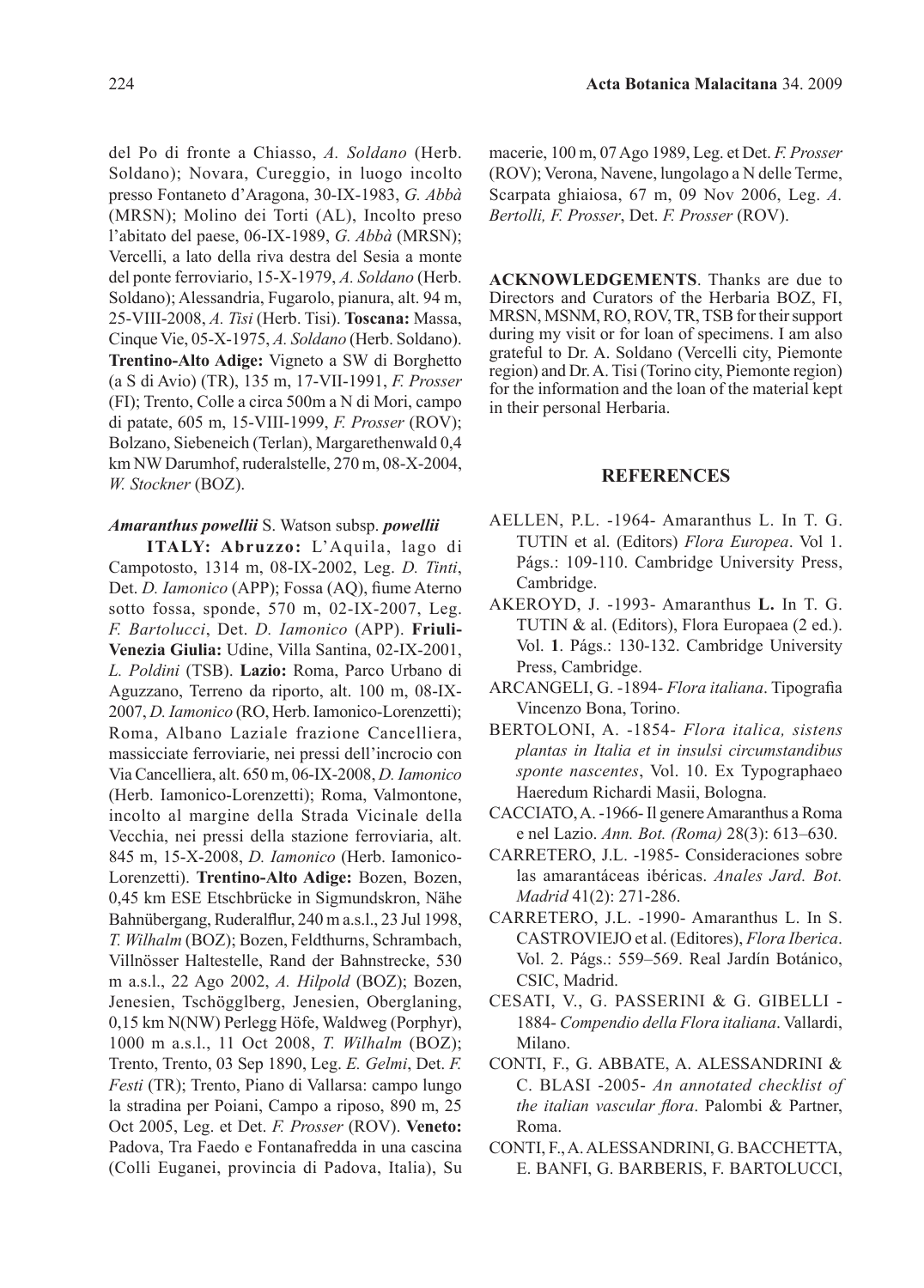L. BERNARDO, S. BONACQUISTI, D. BOUVET, M. BOVIO, G. BRUSA, E. DEL GUACCHIO, B. FOGGI, S. FRATTINI, G. GALASSO, L. GALLO, C. GANGALE, G. GOTTSCHLICH, P. GRÜNANGER, L. GUBELLINI, G. IIRITI, D. LUCARINI, D. MARCHETTI, B. MORALDO, L. PERUZZI, L. POLDINI, F. PROSSER, M. RAFFAELLI, A. SANTANGELO, E. SCASSELLATI, S. SCORTEGAGNA, F. SELVI, A. SOLDANO, D. TINTI, D. UBALDI, D. UZUNOV & M. VIDALI -2007- Integrazioni alla checklist della flora vascolare italiana. *Natura Vicentina* 10(2006): 5-74.

- CONTI, F. & D. TINTI -2008- *Il Lago di Campotosto e la sua flora*. Litografia Brandolini, Sambuceto, Chieti.
- COONS, M.P. -1977- The status of Amaranthus hybridus L. in South America. *Cienc. Nat. (Quito)* 18: 80-87.
- COONS, M.P. -1978- The status of Amaranthus hybridus L. in South America. Part 2: The taxonomic problems. *Cienc. Nat. (Quito)* 19: 66-71.
- COSTEA, M., A.E. SANDERS & G. WAINES -2001- Preliminary results towards a revision of the Amaranthus hybridus complex (Amaranthaceae). *Sida* 19: 931–974.
- COSTEA, M., S.E. WEAVER & F.J. TARDIF -2004- The biology of Canadian weeds. 130. Amaranthus retroflexus L., A. powellii S.Watson and A. hybridus L. *Can. J. Plant Sci.* 84: 631–668.
- D.A.I.S.I.E. -2008- European Invasive Alien Species Gateway. Amaranthus powellii S. Watson. [http://www.europe-aliens.org/speciesFactshee. do?speciesId=54099#].
- FIORI, A. -1923- *Nuova Flora Analitica Italiana*, Vol. 1. Ed. M. Ricci, Firenze.
- FIORI, A. & G. PAOLETTI -1900-1902- *Flora analitica d'Italia*, Vol. 2. Tipografia del Seminario, Padova.
- GREIZERSTEIN, E. & L. POGGIO -1992- Estudios citogenetico de seis hibridos inter-especificos de Amaranthus. *Darwiniana* **31**: 159–165.
- GREIZERSTEIN, E., C.A. NARANJO & L. POGGIO -1997- Karyological studies in five wild species of amaranths. *Cytologia* 62: 115–120.
- GREUTER, W., H. BURDET & G. LONG -1984-

*Med-checklist 1. Pteridophyta, Gymnospermae, Dicotyledones (Acanthaceae-Cneoraceae)*, Vol. 1. Conservatoire et jardin botaniques de la Ville de Genève, Genève.

- HÜGIN, G. -1987- Einige Bemerkungen zu wenig bekannten Amaranthus-Sippen (Amaranthaceae) Mitteleuropas. *Willdenowia* 16: 453-478.
- IAMONICO, D. -2008- Notulae 1522-1523. 1522. Amaranthus powellii S. Watson subsp. powellii. 1523. Amaranthus powellii S. Watson subsp. bouchonii (Thell.) Costea & Carretero (Amaranthaceae). Notulae nomenclaturali alla Checklist della flora italiana: 6. *Inform. Bot. Ital.* 40(2): 263.
- JONSELL, B. -2001- *Flora Nordica 2. Chenopodiaceae to Fumariaceae*, Vol. 2. The Royal Swedish Academy of Sciences, Stockolm.
- KIGEL, J. -1994- Development and ecophysiology of Amaranths. In O. PAREDES-LOPEZ (editor), *Amaranth: biology, chemistry and technology*. Págs.: 39-73. CRC Press, Boca Raton.
- MOSYAKIN, S.L. & K.R. ROBERTSON -1996- New infrageneric taxa and combination in Amaranthus(Amaranthaceae). *Ann. Bot. Fennici* 33: 275–281.
- MOSYAKIN, S.L. & K.R. ROBERTSON 2003- *Amaranthus* L. In FLORA OF NORTH AMERICA EDITORIAL COMMITTEE (editor), *Flora of North America North Mexico (Magnoliophyta: Caryophyllidae, part 1)*. Vol. 4. Págs.: 410–435. Oxford University Press, Oxford.
- PARLATORE, F. -1893- *Flora italiana, ossia descrizione delle piante che crescono spontanee o vegetano come tali in Italia e nelle isole ad essa aggiacenti, disposte secondo il metodo naturale*, Vol. 10. Stabilimento Tipografico Fiorentino, Firenze.
- PIGNATTI, S. -1982- *Flora d'Italia*, Vol. 1. Edagricole, Bologna.
- POLDINI, L. -1991- *Atlante corologico delle piante vascolari nel Friuli-Venezia Giulia. Inventario floristico regionale*. Arti grafiche friulane, Udine.
- POLDINI, L., G. ORIOLO & M. VIDALI -2001- Vascular flora of Friuli-Venezia Giulia. An annotated catalogne and synonimic index. *Studia Geobotanica* 21: 3-227.
- POLDINI L. -2002- *Nuovo Atlante corologico delle*